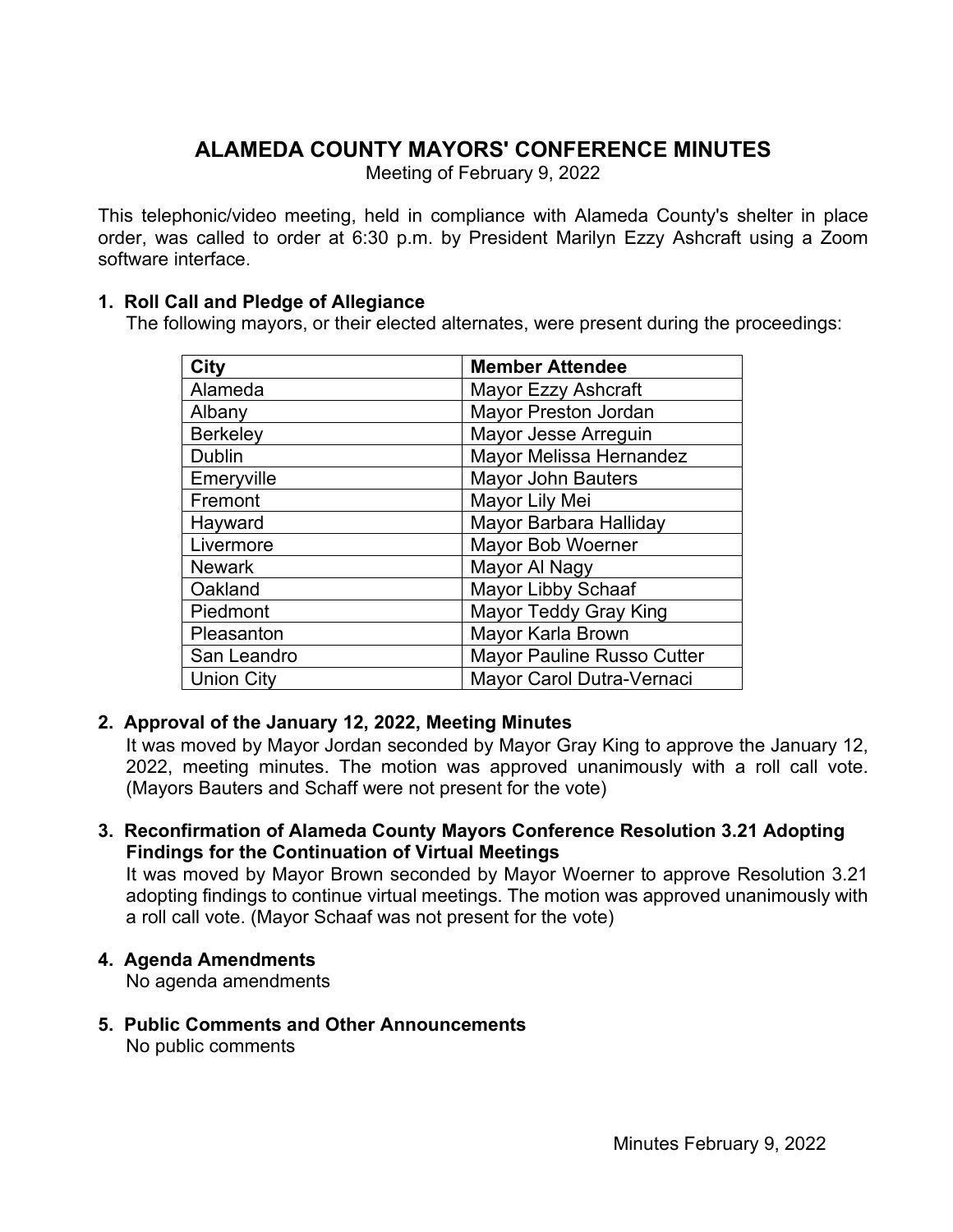### **6. Member Reports on Regional Activities and Committees**

Mayor Arreguin reported on a recent Association of Bay Area Governments (ABAG) and Metropolitan Transportation Commission (MTC) joint planning committee meeting regarding the proposed transit-oriented commuting policy for One Bay Area funding. He will distribute the draft policy framework to the mayors.

Mayor Halliday reported that the Countywide Oversight Board approved all outstanding issues at its January 19, 2022 meeting. She also announced that she would not be seeking reelection in November 2022. Mayors Gray King, Bauters, and Mei commended and thanked Mayor Halliday for her many years of service.

### **7. Appointments to Regional Boards and Call for Applications**

President Ezzy Ashcraft announced that the Nominating Committee was unable to meet due to a computer malfunction. However, after an Executive Director summary report, she called for nominations.

It was moved by Mayor Jordan and seconded by Mayor Bauters that the membership reappoint Jeremy Johansen as a member to the Alameda County Transportation Commission Bicycle and Pedestrian Advisory Committee for a full two-year term running through February 2024. The motion was approved unanimously with a roll call vote.

### **8. League of California City Reports, Legislative Updates and Actions**

Samantha Caygill, Regional Public Affairs Manager, East Bay Division, League of California Cities (League), provided an update on the state's legislative activities.

### **9. Meeting Presentation**

Dr. Margot Kushel, MD, Professor of Medicine, Director of UCSF Center for Vulnerable Populations; Kelly Knight, Ph.D. Professor and Vice-Chair of Department of Humanities and Social Services at UCSF; Graham Pruss, Ph.D. is a Post-Doctoral Scholar at UCSF Benioff Homelessness and Housing Initiative (BHHI), and Ned Resnikoff, Policy Manager at the BHHI made presentations concerning 1) homelessness among older adults: Causes, Consequences, and Solutions (Kushel and Resnikoff), and 2) Resident living in oversized vehicles in Oakland: What would meet their needs. (Knight and Pruss).

Utilizing a PowerPoint presentation, Dr. Kushel provided statics outlining homelessness within the population over 50 years of age. She indicated that this group's health is worse than the general population, and the majority of them became homeless for the first time after 50 years of age. She provided recommendations to address this issue, stating that the focus should be on the highest risk groups, including those residing in the high area deprivation index. Providing permanent housing opportunities should be prioritized, followed by social services after the housing is secured. Shared housing has proven to be successful.

Dr. Kushel answered questions and addressed comments from Mayors Bauters and Arreguin.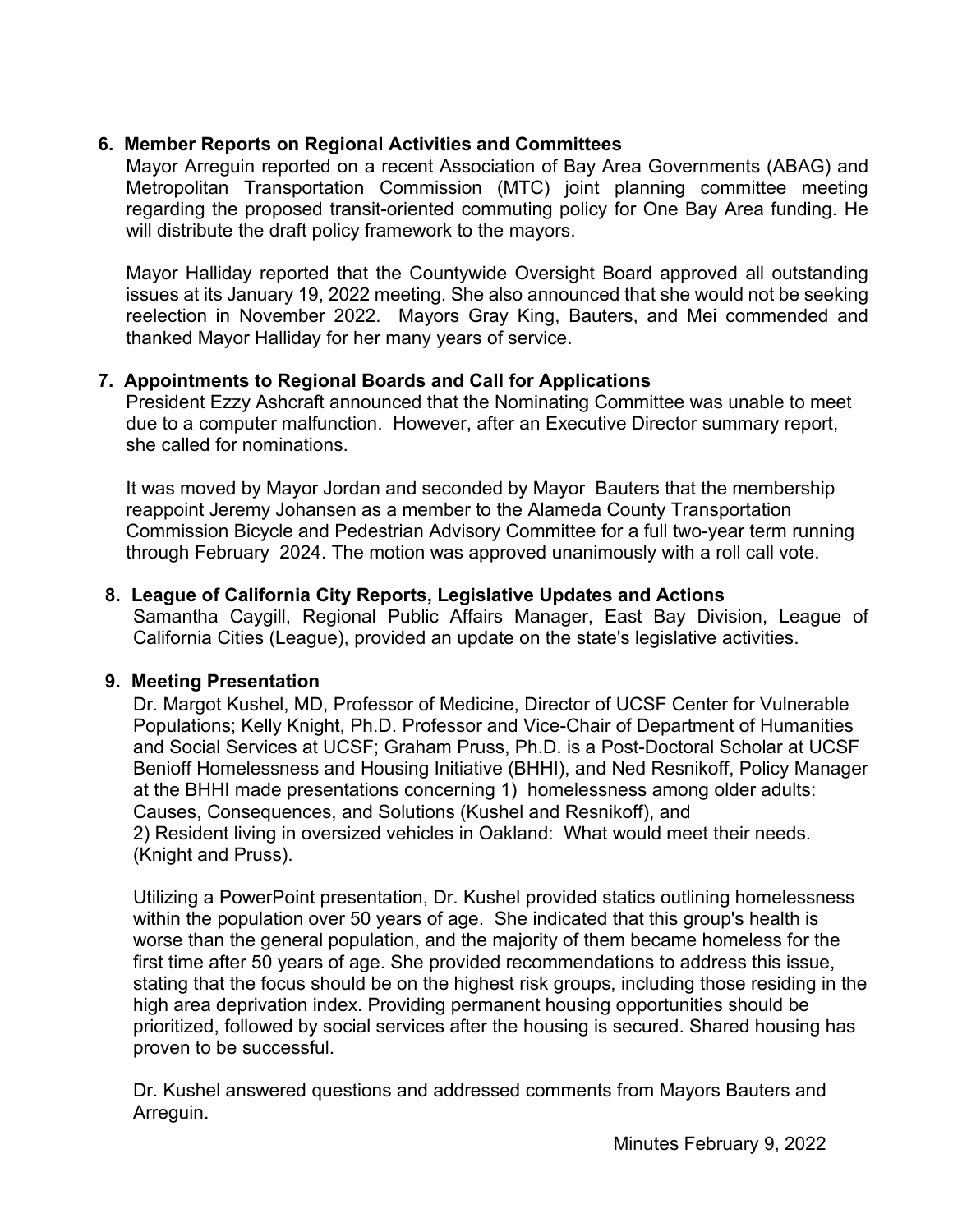Using a PowerPoint presentation Kelly Knight and Graham Pruss discussed increases in vehicular homelessness. They stated that all types of vehicles are used, including cars, vans, trucks, and oversized vehicles. Their study estimates that 45% of the unsheltered in Alameda County live in vehicles. They provided additional information regarding the usage and challenges of this situation and recommended that cities consider expanding space capable of accommodating vehicular parking.

The presenters answered questions and addressed comments from Mayors Schaaf, Halliday, Ezzy Ashcraft, and Jordan.

The presenters were asked to provide the Executive Director with the slide decks for distribution to the membership.

#### **10. Other Business Matter**

Mayor Woerner expressed concern regarding the quality of Falck's service response times in the Tri-Valley area. He indicated that it had not met its service metrics for the past five months, and he is concerned with the limited options available to cities to address this issue. He thinks Contra Costa's public-private model has been more effective. Mayors Brown and Hernandez also expressed concern and stressed prioritizing the matter.

Mayors Dutra Vernaci, Gray-King, Mei, Schaaf, and Halliday, agreed with the need to address the issue.

Linda Smith, City Manager, City of Dublin, indicated that the county's city managers and fire chiefs were focused on the matter and looking for solutions. She suggested that staffing shortages and hospital processing are two conditions impacting the issue.

Mayor Halliday indicated it would be beneficial to present this matter at a future meeting. Mr. Bocian said he would meet with the city managers and try to schedule it for the March 9, 2022 meeting.

Mayor Brown informed members that the Board of Supervisors would be discussing this issue at its February 17, 2022 meeting, and she suggested that members contact their Supervisor regarding the matter.

#### **11. Request for Future Agenda Items**

The Executive Director will attempt to schedule both a review of the Falck ambulance service and a presentation regarding the East Bay Regional Park District at the March 9, 2022 meeting.